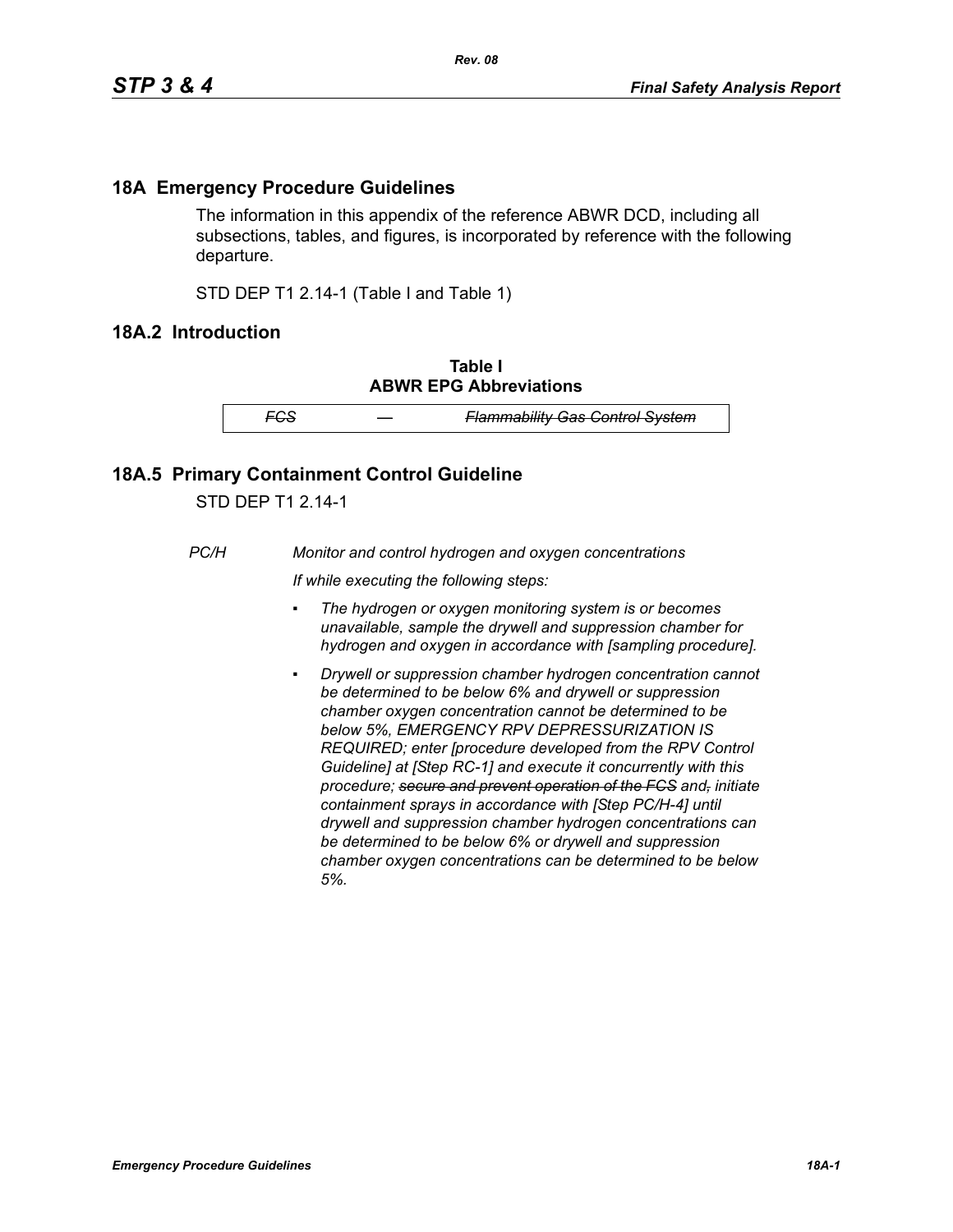| PC/H-2 | Monitor and control hydrogen and oxygen concentrations in the |
|--------|---------------------------------------------------------------|
|        | drywell.                                                      |

- *PC/H-2.1 When drywell hydrogen concentration reaches [0.5% (minimum hydrogen concentration for recombiner operation or minimum detectable hydrogen concentration, whichever is higher)] but only if drywell hydrogen concentration is below [6% (maximum hydrogen concentration for recombiner operation or 6%, whichever is lower)] or drywell oxygen concentration is below [5% (maximum oxygen concentration for recombiner operation or 5%, whichever is lower)], and only if suppression pool level is below [11.70 m (elevation of bottom of suppression pool-to-lower drywell vent )], place FCS in service and enter [procedure developed from the RPV Control Guideline] at [Step RC-1] and execute it concurrently with this procedure.* (deleted)
- *PC/H-2.2 When drywell hydrogen concentration reaches [6% (maximum hydrogen concentration for recombiner operation or 6%, whichever is lower)] and drywell oxygen concentration reaches [5% (maximum oxygen concentration for recombiner operation or 5%, whichever is lower)], secure FCS operation.* (deleted)
- *PC/H-3 Monitor and control hydrogen and oxygen concentrations in the suppression chamber.*
	- *PC/H-3.1 When suppression chamber hydrogen concentration reaches [0.5% (minimum hydrogen concentration for recombiner operation or minimum detectable hydrogen concentration, whichever is higher)], but only if suppression pool level is below [11.70 m (elevation of bottom of suppression pool-to-lower drywell vent)], and only if drywell hydrogen concentration is below [6% (maximum hydrogen concentration for recombiner operation or 6%, whichever is lower)] or drywell oxygen concentration is below [5% (maximum oxygen concentration for recombiner operation or 5%, whichever is lower)], place FCS in service and enter [procedure developed from the RPV Control Guideline] at [Step RC-1] and execute it concurrently with this procedure.* (deleted)